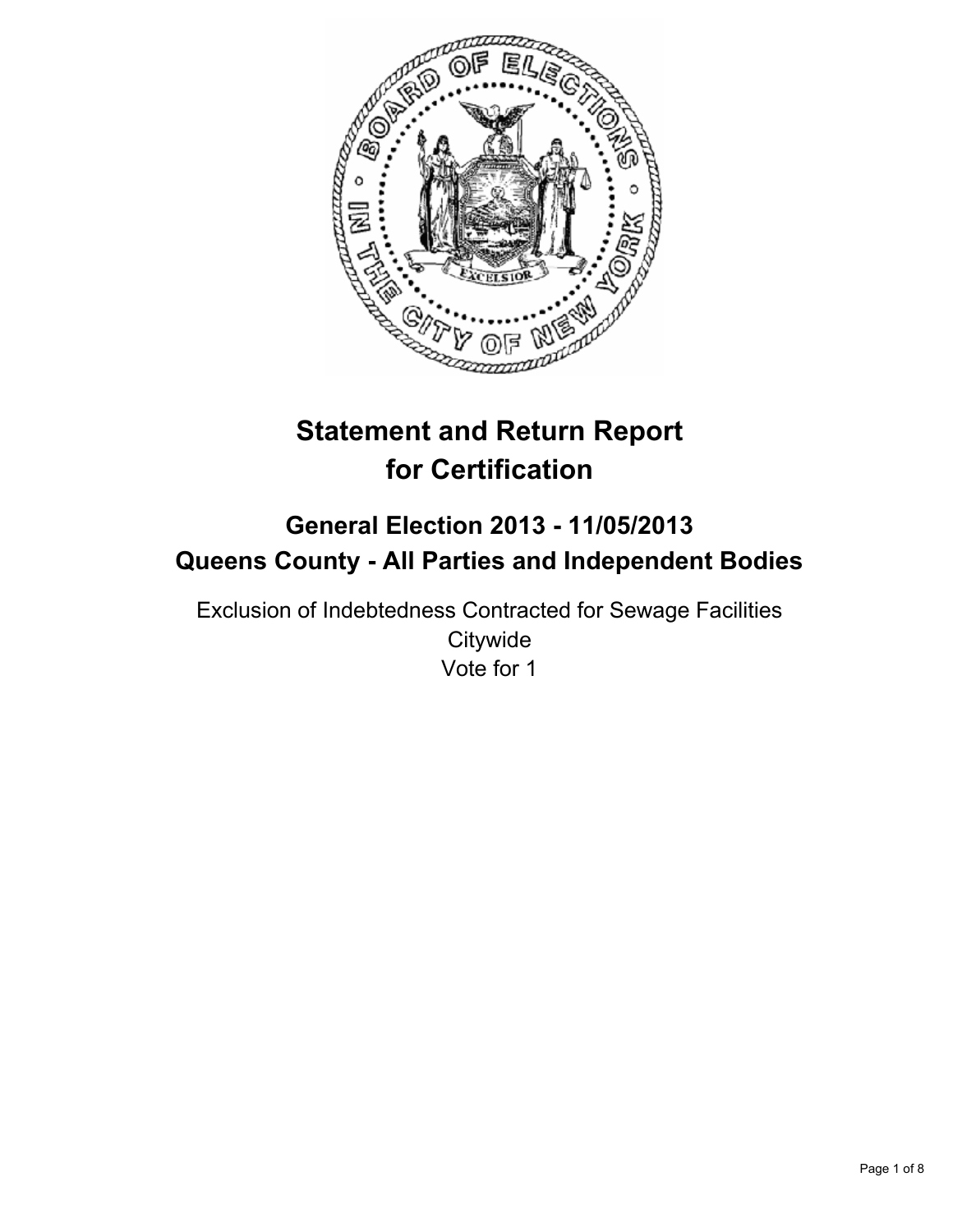

| <b>PUBLIC COUNTER</b>                                    | 18,034      |
|----------------------------------------------------------|-------------|
| <b>EMERGENCY</b>                                         | 68          |
| ABSENTEE/MILITARY                                        | 815         |
| <b>FEDERAL</b>                                           | 0           |
| SPECIAL PRESIDENTIAL                                     | $\mathbf 0$ |
| AFFIDAVIT                                                | 259         |
| <b>Total Ballots</b>                                     | 19,176      |
| Less - Inapplicable Federal/Special Presidential Ballots | 0           |
| <b>Total Applicable Ballots</b>                          | 19,176      |
| <b>YES</b>                                               | 7,278       |
| <b>NO</b>                                                | 4,796       |
| <b>Total Votes</b>                                       | 12,074      |
| Unrecorded                                               | 7,102       |

## **Assembly District 24**

| <b>PUBLIC COUNTER</b>                                    | 13,459 |
|----------------------------------------------------------|--------|
| <b>EMERGENCY</b>                                         | 0      |
| ABSENTEE/MILITARY                                        | 475    |
| <b>FEDERAL</b>                                           | 0      |
| <b>SPECIAL PRESIDENTIAL</b>                              | 0      |
| AFFIDAVIT                                                | 101    |
| <b>Total Ballots</b>                                     | 14,035 |
| Less - Inapplicable Federal/Special Presidential Ballots | 0      |
| <b>Total Applicable Ballots</b>                          | 14,035 |
| <b>YES</b>                                               | 5,436  |
| <b>NO</b>                                                | 3,023  |
| <b>Total Votes</b>                                       | 8,459  |
| Unrecorded                                               | 5,576  |

| <b>PUBLIC COUNTER</b>                                    | 13,472 |
|----------------------------------------------------------|--------|
| <b>EMERGENCY</b>                                         | 0      |
| ABSENTEE/MILITARY                                        | 397    |
| <b>FEDERAL</b>                                           | 0      |
| SPECIAL PRESIDENTIAL                                     | 0      |
| AFFIDAVIT                                                | 89     |
| <b>Total Ballots</b>                                     | 13,958 |
| Less - Inapplicable Federal/Special Presidential Ballots | 0      |
| <b>Total Applicable Ballots</b>                          | 13,958 |
| <b>YES</b>                                               | 5,271  |
| <b>NO</b>                                                | 3,327  |
| <b>Total Votes</b>                                       | 8,598  |
| Unrecorded                                               | 5,360  |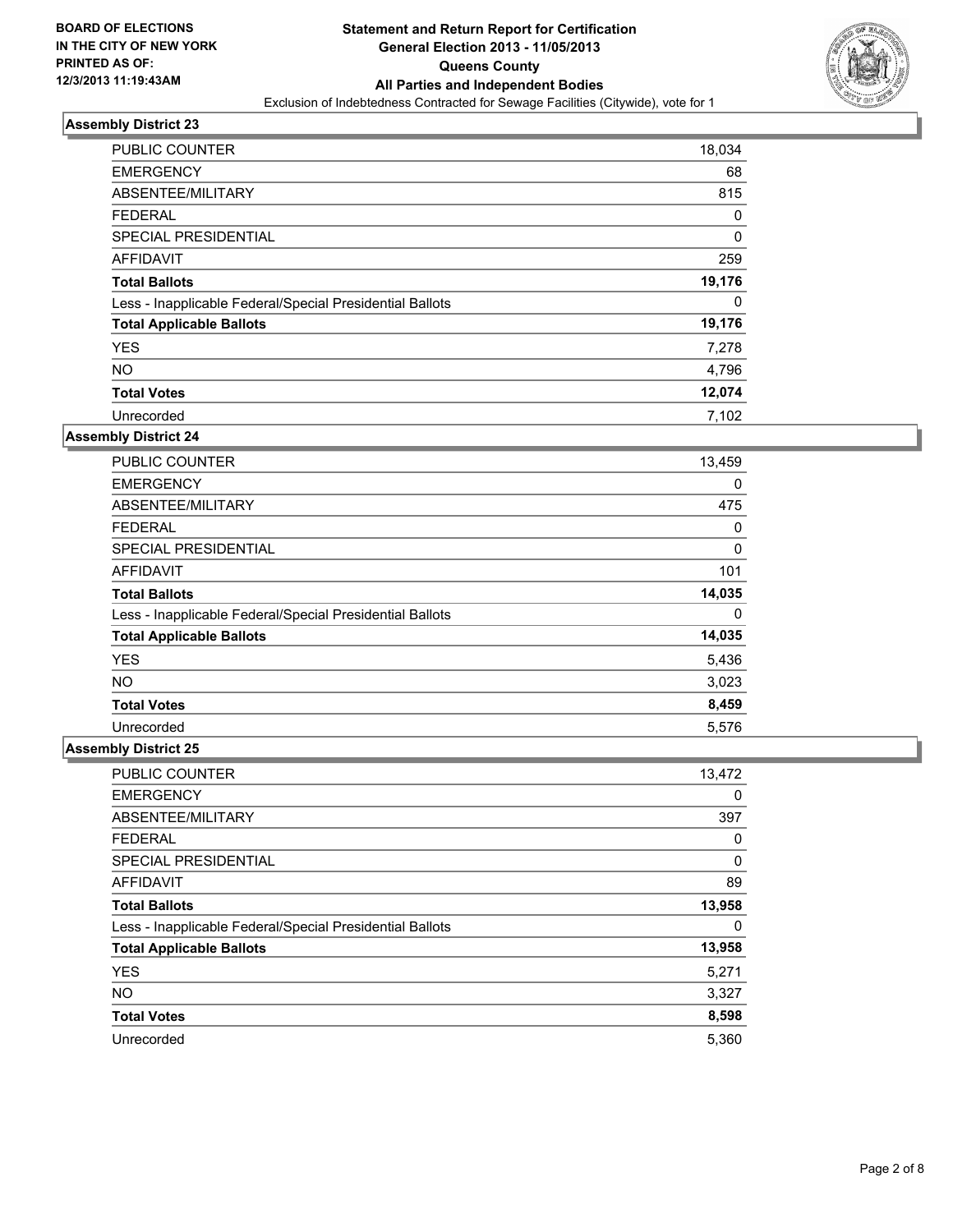

| <b>PUBLIC COUNTER</b>                                    | 21,097 |
|----------------------------------------------------------|--------|
| <b>EMERGENCY</b>                                         |        |
| ABSENTEE/MILITARY                                        | 878    |
| <b>FEDERAL</b>                                           | 0      |
| SPECIAL PRESIDENTIAL                                     | 0      |
| <b>AFFIDAVIT</b>                                         | 115    |
| <b>Total Ballots</b>                                     | 22,091 |
| Less - Inapplicable Federal/Special Presidential Ballots | 0      |
| <b>Total Applicable Ballots</b>                          | 22,091 |
| <b>YES</b>                                               | 9,105  |
| <b>NO</b>                                                | 6,182  |
| <b>Total Votes</b>                                       | 15,287 |
| Unrecorded                                               | 6,804  |

## **Assembly District 27**

| <b>PUBLIC COUNTER</b>                                    | 14,376 |
|----------------------------------------------------------|--------|
| <b>EMERGENCY</b>                                         | 0      |
| ABSENTEE/MILITARY                                        | 601    |
| <b>FEDERAL</b>                                           | 0      |
| <b>SPECIAL PRESIDENTIAL</b>                              | 0      |
| AFFIDAVIT                                                | 113    |
| <b>Total Ballots</b>                                     | 15,090 |
| Less - Inapplicable Federal/Special Presidential Ballots | 0      |
| <b>Total Applicable Ballots</b>                          | 15,090 |
| <b>YES</b>                                               | 5,771  |
| <b>NO</b>                                                | 3,703  |
| <b>Total Votes</b>                                       | 9,474  |
| Unrecorded                                               | 5,616  |

| PUBLIC COUNTER                                           | 17,878 |
|----------------------------------------------------------|--------|
| <b>EMERGENCY</b>                                         | 0      |
| ABSENTEE/MILITARY                                        | 728    |
| <b>FEDERAL</b>                                           | 0      |
| SPECIAL PRESIDENTIAL                                     | 0      |
| AFFIDAVIT                                                | 98     |
| <b>Total Ballots</b>                                     | 18,704 |
| Less - Inapplicable Federal/Special Presidential Ballots | 0      |
| <b>Total Applicable Ballots</b>                          | 18,704 |
| <b>YES</b>                                               | 7,992  |
| <b>NO</b>                                                | 4,843  |
| <b>Total Votes</b>                                       | 12,835 |
| Unrecorded                                               | 5,869  |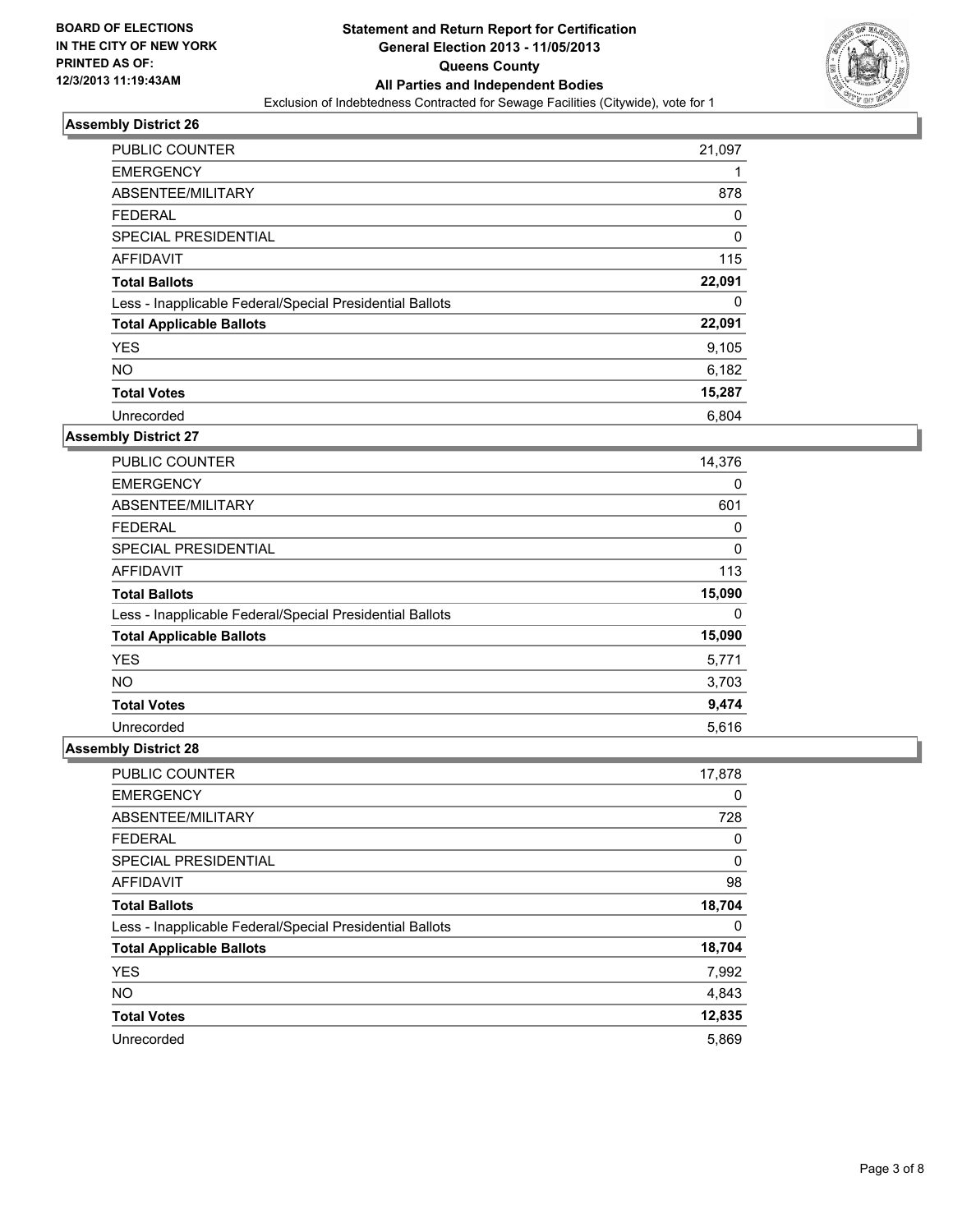

| <b>PUBLIC COUNTER</b>                                    | 17,580 |
|----------------------------------------------------------|--------|
| <b>EMERGENCY</b>                                         |        |
| ABSENTEE/MILITARY                                        | 497    |
| <b>FEDERAL</b>                                           | 0      |
| SPECIAL PRESIDENTIAL                                     | 0      |
| AFFIDAVIT                                                | 167    |
| <b>Total Ballots</b>                                     | 18,245 |
| Less - Inapplicable Federal/Special Presidential Ballots | 0      |
| <b>Total Applicable Ballots</b>                          | 18,245 |
| <b>YES</b>                                               | 7,454  |
| <b>NO</b>                                                | 2,939  |
| <b>Total Votes</b>                                       | 10,393 |
| Unrecorded                                               | 7,852  |

## **Assembly District 30**

| PUBLIC COUNTER                                           | 14,367 |
|----------------------------------------------------------|--------|
| <b>EMERGENCY</b>                                         | 14     |
| ABSENTEE/MILITARY                                        | 466    |
| <b>FEDERAL</b>                                           | 0      |
| <b>SPECIAL PRESIDENTIAL</b>                              | 0      |
| AFFIDAVIT                                                | 120    |
| <b>Total Ballots</b>                                     | 14,967 |
| Less - Inapplicable Federal/Special Presidential Ballots | 0      |
| <b>Total Applicable Ballots</b>                          | 14,967 |
| <b>YES</b>                                               | 5,767  |
| <b>NO</b>                                                | 3,688  |
| <b>Total Votes</b>                                       | 9,455  |
| Unrecorded                                               | 5,512  |

| <b>PUBLIC COUNTER</b>                                    | 12,019 |
|----------------------------------------------------------|--------|
| <b>EMERGENCY</b>                                         | 0      |
| ABSENTEE/MILITARY                                        | 307    |
| <b>FEDERAL</b>                                           | 0      |
| SPECIAL PRESIDENTIAL                                     | 0      |
| AFFIDAVIT                                                | 124    |
| <b>Total Ballots</b>                                     | 12,450 |
| Less - Inapplicable Federal/Special Presidential Ballots | 0      |
| <b>Total Applicable Ballots</b>                          | 12,450 |
| <b>YES</b>                                               | 5,131  |
| <b>NO</b>                                                | 1,864  |
| <b>Total Votes</b>                                       | 6,995  |
| Unrecorded                                               | 5.455  |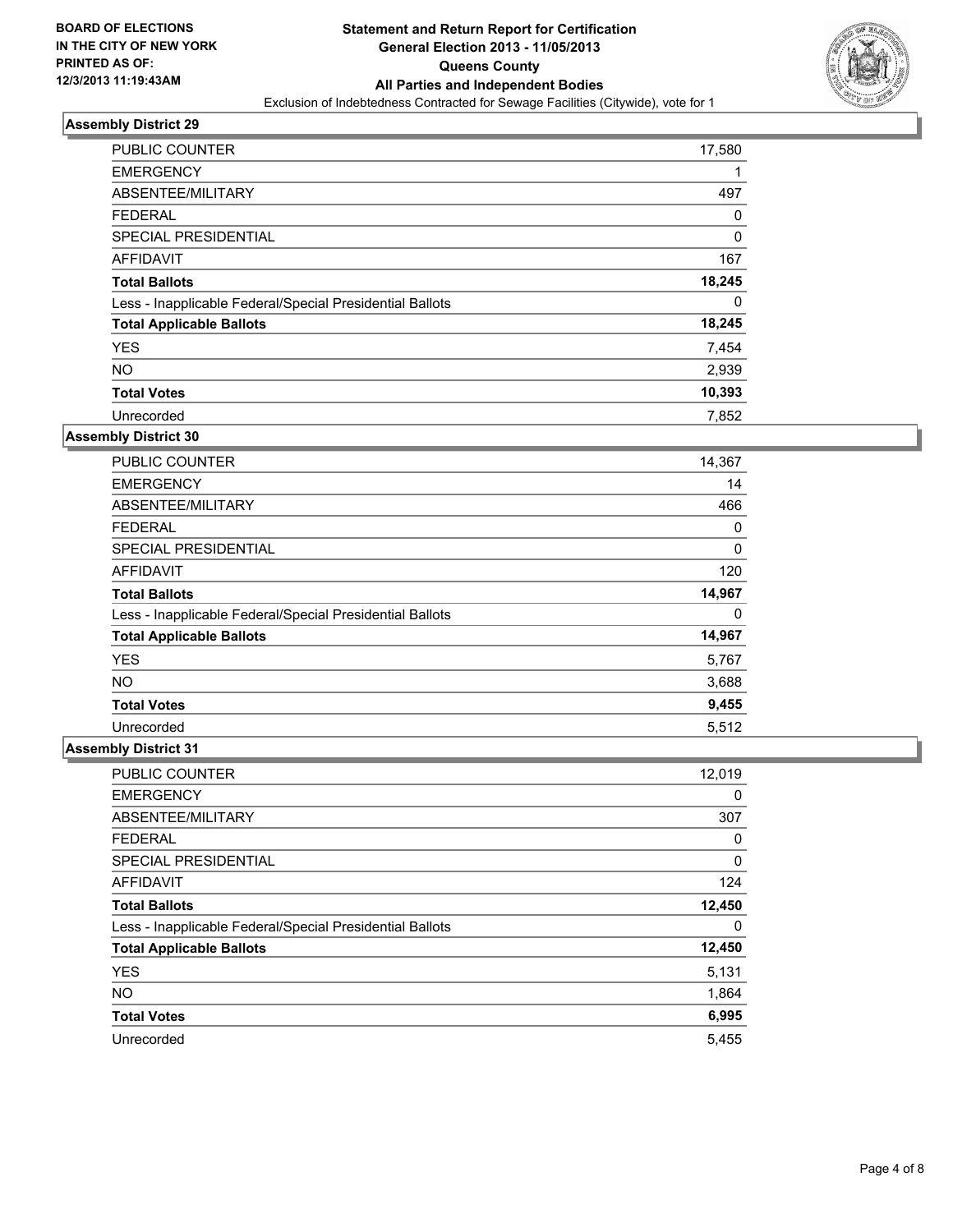

| PUBLIC COUNTER                                           | 16,455   |
|----------------------------------------------------------|----------|
| <b>EMERGENCY</b>                                         | 6        |
| ABSENTEE/MILITARY                                        | 334      |
| <b>FEDERAL</b>                                           | 0        |
| SPECIAL PRESIDENTIAL                                     | $\Omega$ |
| AFFIDAVIT                                                | 182      |
| <b>Total Ballots</b>                                     | 16,977   |
| Less - Inapplicable Federal/Special Presidential Ballots | 0        |
| <b>Total Applicable Ballots</b>                          | 16,977   |
| <b>YES</b>                                               | 6,603    |
| <b>NO</b>                                                | 2,745    |
| <b>Total Votes</b>                                       | 9,348    |
| Unrecorded                                               | 7,629    |

## **Assembly District 33**

| <b>PUBLIC COUNTER</b>                                    | 19,352 |
|----------------------------------------------------------|--------|
| <b>EMERGENCY</b>                                         | 0      |
| ABSENTEE/MILITARY                                        | 404    |
| <b>FEDERAL</b>                                           | 0      |
| <b>SPECIAL PRESIDENTIAL</b>                              | 0      |
| AFFIDAVIT                                                | 136    |
| <b>Total Ballots</b>                                     | 19,892 |
| Less - Inapplicable Federal/Special Presidential Ballots | 0      |
| <b>Total Applicable Ballots</b>                          | 19,892 |
| <b>YES</b>                                               | 7,940  |
| <b>NO</b>                                                | 3,868  |
| <b>Total Votes</b>                                       | 11,808 |
| Unrecorded                                               | 8,084  |

| <b>PUBLIC COUNTER</b>                                    | 10,134 |
|----------------------------------------------------------|--------|
| <b>EMERGENCY</b>                                         | 0      |
| ABSENTEE/MILITARY                                        | 237    |
| <b>FEDERAL</b>                                           | 0      |
| SPECIAL PRESIDENTIAL                                     | 0      |
| AFFIDAVIT                                                | 121    |
| <b>Total Ballots</b>                                     | 10,492 |
| Less - Inapplicable Federal/Special Presidential Ballots | 0      |
| <b>Total Applicable Ballots</b>                          | 10,492 |
| <b>YES</b>                                               | 3,987  |
| <b>NO</b>                                                | 1,785  |
| <b>Total Votes</b>                                       | 5,772  |
| Unrecorded                                               | 4,720  |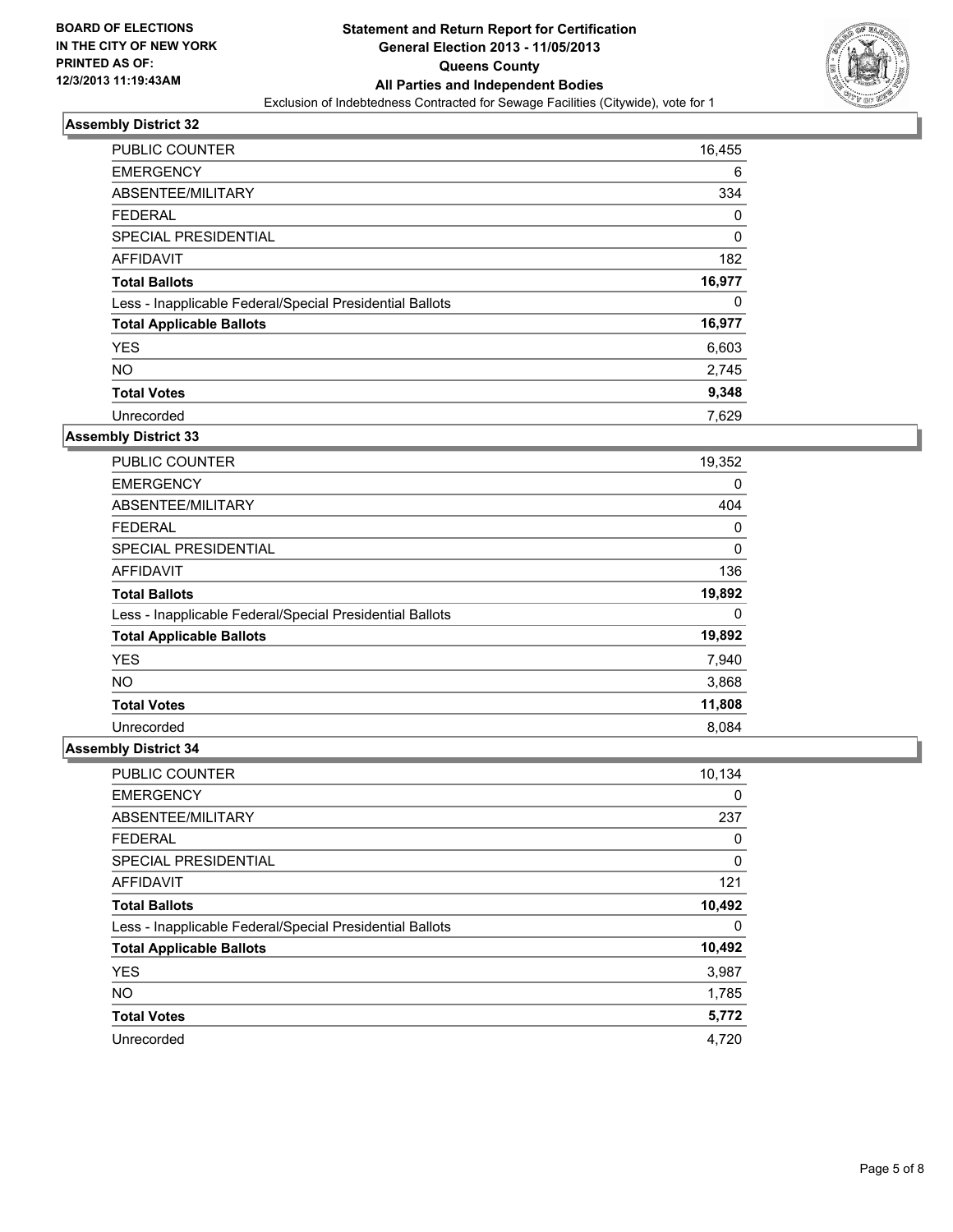

| PUBLIC COUNTER                                           | 9,190 |
|----------------------------------------------------------|-------|
| <b>EMERGENCY</b>                                         | 0     |
| ABSENTEE/MILITARY                                        | 375   |
| <b>FEDERAL</b>                                           | 0     |
| SPECIAL PRESIDENTIAL                                     | 0     |
| AFFIDAVIT                                                | 98    |
| <b>Total Ballots</b>                                     | 9,663 |
| Less - Inapplicable Federal/Special Presidential Ballots | 0     |
| <b>Total Applicable Ballots</b>                          | 9,663 |
| <b>YES</b>                                               | 3,618 |
| <b>NO</b>                                                | 1,570 |
| <b>Total Votes</b>                                       | 5,188 |
| Unrecorded                                               | 4,475 |

## **Assembly District 36**

| PUBLIC COUNTER                                           | 14,716 |
|----------------------------------------------------------|--------|
| <b>EMERGENCY</b>                                         |        |
| ABSENTEE/MILITARY                                        | 290    |
| <b>FEDERAL</b>                                           | 0      |
| <b>SPECIAL PRESIDENTIAL</b>                              | 0      |
| AFFIDAVIT                                                | 199    |
| <b>Total Ballots</b>                                     | 15,206 |
| Less - Inapplicable Federal/Special Presidential Ballots | 0      |
| <b>Total Applicable Ballots</b>                          | 15,206 |
| <b>YES</b>                                               | 6,354  |
| <b>NO</b>                                                | 3,203  |
| <b>Total Votes</b>                                       | 9,557  |
| Unrecorded                                               | 5,649  |

| <b>PUBLIC COUNTER</b>                                    | 12,663 |
|----------------------------------------------------------|--------|
| <b>EMERGENCY</b>                                         | 59     |
| ABSENTEE/MILITARY                                        | 267    |
| <b>FEDERAL</b>                                           | 0      |
| SPECIAL PRESIDENTIAL                                     | 0      |
| <b>AFFIDAVIT</b>                                         | 160    |
| <b>Total Ballots</b>                                     | 13,149 |
| Less - Inapplicable Federal/Special Presidential Ballots | 0      |
| <b>Total Applicable Ballots</b>                          | 13,149 |
| <b>YES</b>                                               | 5,780  |
| <b>NO</b>                                                | 2,547  |
| <b>Total Votes</b>                                       | 8,327  |
| Unrecorded                                               | 4,822  |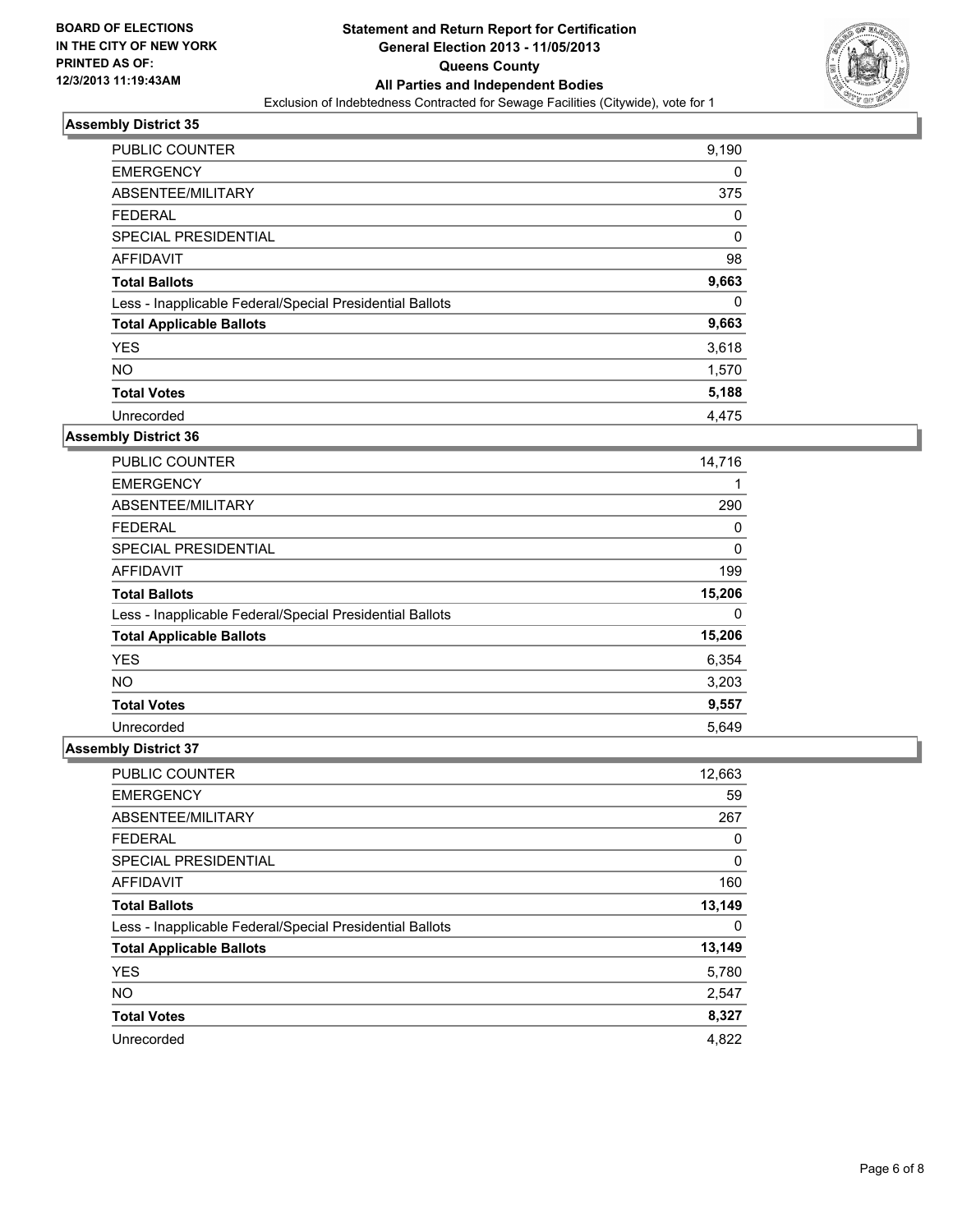

| PUBLIC COUNTER                                           | 9,719  |
|----------------------------------------------------------|--------|
| <b>EMERGENCY</b>                                         |        |
| ABSENTEE/MILITARY                                        | 196    |
| <b>FEDERAL</b>                                           | 0      |
| SPECIAL PRESIDENTIAL                                     | 0      |
| AFFIDAVIT                                                | 98     |
| <b>Total Ballots</b>                                     | 10,014 |
| Less - Inapplicable Federal/Special Presidential Ballots | 0      |
| <b>Total Applicable Ballots</b>                          | 10,014 |
| <b>YES</b>                                               | 3,756  |
| <b>NO</b>                                                | 2,228  |
| <b>Total Votes</b>                                       | 5,984  |
| Unrecorded                                               | 4,030  |

## **Assembly District 39**

| <b>PUBLIC COUNTER</b>                                    | 7,292 |
|----------------------------------------------------------|-------|
| <b>EMERGENCY</b>                                         | 0     |
| ABSENTEE/MILITARY                                        | 148   |
| <b>FEDERAL</b>                                           | 0     |
| <b>SPECIAL PRESIDENTIAL</b>                              | 0     |
| AFFIDAVIT                                                | 101   |
| <b>Total Ballots</b>                                     | 7,541 |
| Less - Inapplicable Federal/Special Presidential Ballots | 0     |
| <b>Total Applicable Ballots</b>                          | 7,541 |
| <b>YES</b>                                               | 2,718 |
| NO.                                                      | 1,105 |
| <b>Total Votes</b>                                       | 3,823 |
| Unrecorded                                               | 3,718 |

| <b>PUBLIC COUNTER</b>                                    | 10,014 |
|----------------------------------------------------------|--------|
| <b>EMERGENCY</b>                                         | 0      |
| ABSENTEE/MILITARY                                        | 361    |
| <b>FEDERAL</b>                                           | 0      |
| SPECIAL PRESIDENTIAL                                     | 0      |
| <b>AFFIDAVIT</b>                                         | 63     |
| <b>Total Ballots</b>                                     | 10,438 |
| Less - Inapplicable Federal/Special Presidential Ballots | 0      |
| <b>Total Applicable Ballots</b>                          | 10,438 |
| <b>YES</b>                                               | 3,713  |
| <b>NO</b>                                                | 2,164  |
| <b>Total Votes</b>                                       | 5,877  |
| Unrecorded                                               | 4,561  |